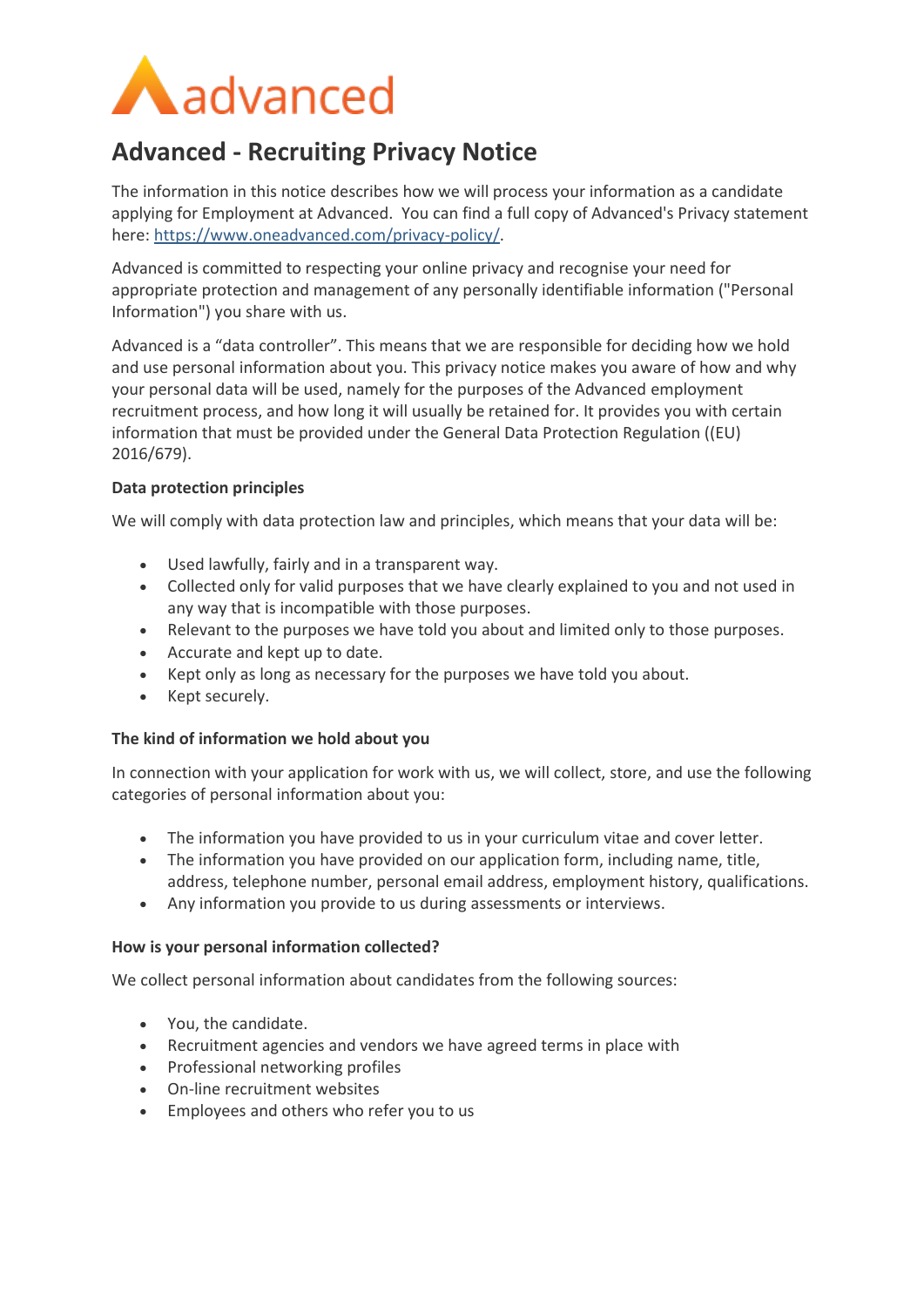

## **How we will use information about you?**

We will use the personal information we collect about you to:

- Assess your skills, qualifications, and suitability for the role.
- Carry out background and reference checks, where applicable.
- Communicate with you about the recruitment process.
- Keep records related to our hiring processes.
- Comply with legal or regulatory requirements.
- We also need to process your personal information to decide whether to enter into a contract of employment with you.

Having received your CV, cover letter and/or your application form, we will then process that information to decide whether you meet the basic requirements to be screened by our in-house recruitment team for the role. We may ask you to undertake further assessments in order to determine your suitability. If you do, we will decide whether your application is strong enough to invite you for an interview, be it by telephone, in person or other electronic means. If we decide to engage you for an interview, we will use the information you provide to us at the interview to decide whether to offer you the role. If we decide to offer you the role, we will then take up references before confirming your appointment.

We disclose your personal information to our private equity sponsor, Vista Equity Partners, and its affiliates, including Vista Consulting Group (collectively, "Vista"), for administration, research, database development and business operation purposes, in line with the terms of this Privacy Policy. Vista processes your personal information on the basis of its legitimate interests in overseeing the recruitment process and, if applicable, your employment relationship with Advanced. If you have consented to us doing so, we also share your personal information with other Vista portfolio companies for the purpose of being considered for other job opportunities in the pooling system, both inside and outside the EEA. Please find a full list of all Vista portfolio companies at: https://www.vistaequitypartners.com/companies/. Where this requires us to transfer your personal information outside of the EEA, please refer to our Privacy Policy for further details on cross-border transfers. In connection with the recruitment process, we transfer your personal data outside of the EEA to Hirebridge, LLC and Criteria Corp., which provide applicant tracking services. Hirebridge, LLC and Criteria Corp. both comply with the EU-U.S. Privacy Shield Framework and ensure that your personal information is adequately protected whilst outside of the EEA.

## **If you fail to provide personal information**

If you fail to provide information when requested, which is necessary for us to consider your application (such as evidence of qualifications or work history), we will not be able to process your application successfully and we will not be able to take your application further.

## **Automated decision-making**

You will not be subject to decisions that will have a significant impact on you based solely on automated decision-making.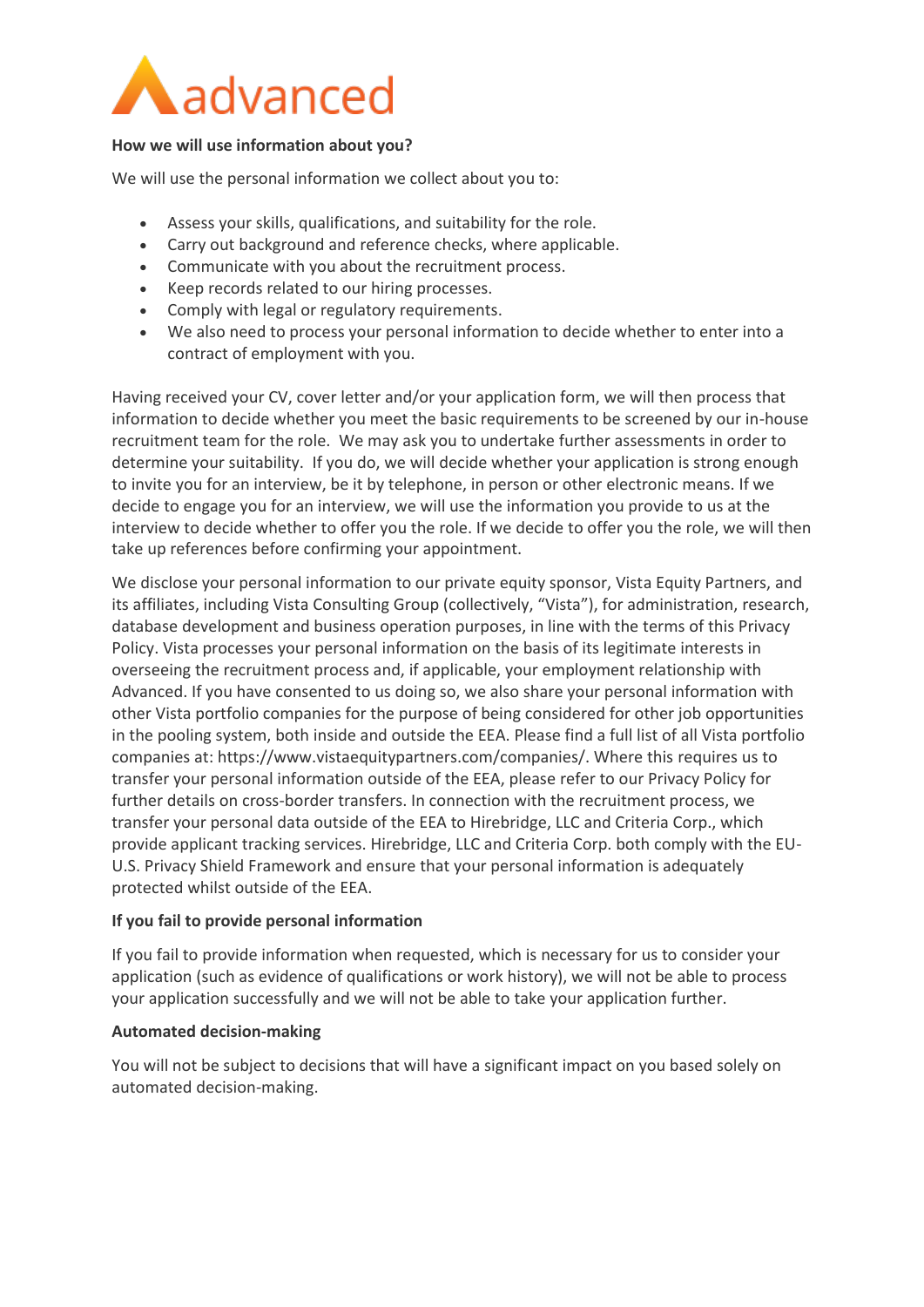

### **Data sharing with third parties**

- We will only share your personal information with the third parties mentioned above for the purposes of processing your application;
- All our third-party service providers and other entities in the group are required to take appropriate security measures to protect your personal information in line with our policies. We do not allow our third-party service providers to use your personal data for their own purposes. We only permit them to process your personal data for specified purposes and in accordance with our instructions.

## **Data security**

We have put in place appropriate security measures to prevent your personal information from being accidentally lost, used or accessed in an unauthorised way, altered or disclosed. In addition, we limit access to your personal information to those employees, agents, contractors and other third parties who have a business need-to-know. They will only process your personal information on our instructions and they are subject to a duty of confidentiality. We have put in place procedures to deal with any suspected data security breach and will notify you and any applicable regulator of a suspected breach where we are legally required to do so.

### **Data retention (how long will you use my information for)**

- We will retain your personal information for a period of 2 years after we have communicated to you our decision about whether to appoint you to a role. We will retain your personal information so that we can make you aware of any suitable alternative roles that arise during this period.
- We further retain your personal information for that period so that we can show, in the event of a legal claim, that we have not discriminated against candidates on prohibited grounds and that we have conducted the recruitment exercise in a fair and transparent way. After this period, we will securely destroy your personal information in accordance with applicable laws and regulations.
- If you would prefer that we did not retain your personal information, you can notify us at any time and we will delete your personal information. There are two ways that you can do this:
	- o Send an email t[o gdpr-recruiting@oneadvanced.com](mailto:gdpr-recruiting@oneadvanced.com)
	- o Log-in to our candidate portal, accessible at:
		- [https://recruit.hirebridge.com/v3/CareerCenter/CandidatePortal/login.aspx?cid](https://recruit.hirebridge.com/v3/CareerCenter/CandidatePortal/login.aspx?cid=7574) [=7574.](https://recruit.hirebridge.com/v3/CareerCenter/CandidatePortal/login.aspx?cid=7574) Using your email address and the password supplied to you when you applied for employment with us, you can log in and view all the information we hold about you. Once logged-in you will find the ability to amend or delete your information.

#### **Rights of access, correction, erasure, and restriction**

Under certain circumstances, by law you have the right to:

 Request access to your personal information (commonly known as a "data subject access request"). This enables you to receive a copy of the personal information we hold about you and to check that we are lawfully processing it.